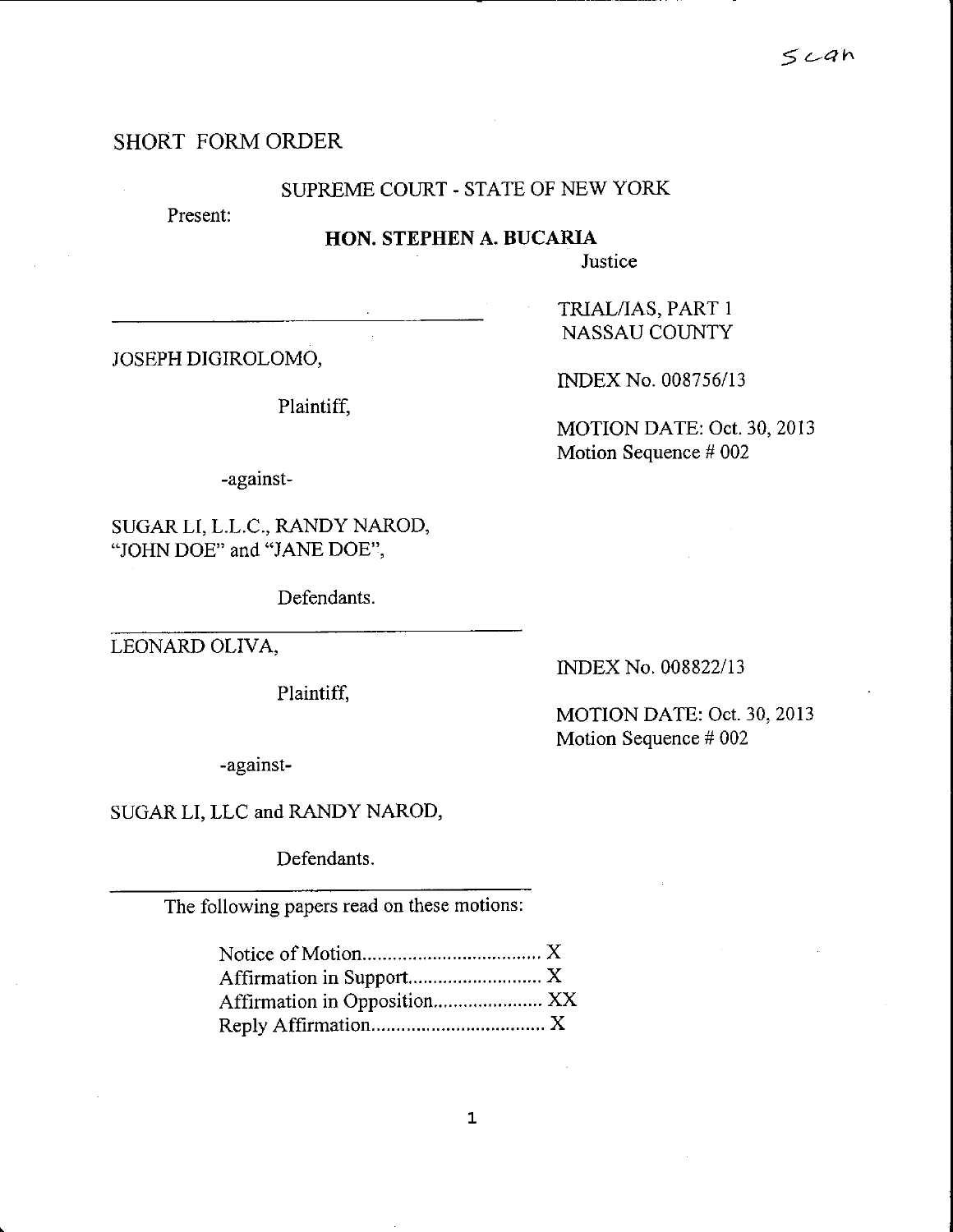## DIGIROLOMO v SUGAR LI, LLC, et al OLIVA v SUGAR LI, LLC et al

Index no. 008756113 Index no. 008822/f3

Motion by defendants Sugar LI, LLC and Randy Narod for leave to reargue plaintiff Joseph DiGirolomo and plaintiff Leondard Oliva's motions for a preliminary injunction, enjoining defendants from disposing of plaintiffs' membership units in defendant Sugar LI, is granted. Upon reargument, plaintiffs' motion for a preliminary injunction, restraining defendants from repurchasing plaintiffs' interests in Sugar LI, LLC, is granted to the extent indicated below.

In these related actions, minority members of a limited liability company seek to restrain the controlling member from repurchasing their interests. Plaintiff Joseph DiGirolomo and plaintiff Leonard Oliva previously operated a restaurant known as Caio Baby in Carle Place. In July 2009, plaintiffs and defendant Randy Narod formed defendant Sugar LI, LLC for the purpose of operating a nite club on the premises. Narod holds a 56 % interest in Sugar and is the managing member. DiGirolomo and Oliva each hold 17 % nonvoting membership interests.

When Sugar was formed, DiGirolomo and Oliva assigned the lease covering the premises to Sugar LI and were each credited with \$100,000 to their capital accounts. Narod claims to have initially contributed \$665,000 to the capital of the company.

Paragraph 7.2(a) of Sugar's operating agreement provides that, if the cost of alteration of the premises exceeds  $\overline{\text{57}}$ 50,000, the members shall make additional cash capital contributions "in proportion to their respective sharing ratios." Paragraph 7.2(b) provides that Narod may call for additional capital contributions in order to pay ordinary business expenses, "such as sales and payroll taxes, rent, repairs, and maintenance..." Paragraph  $7.\overline{2}$ (c) provides that if a member fails to make his mandatory capital contribution, the members who have contributed their additional capital may buy out the non-contributing members at a price of \$7.50 per unit.

Sugar opened for business in May 2010. Narod claims that in April 2010 and August 2012 there were additional capital calls, and he contributed an additional \$190,000 to the company.

On July 5, 2013, Narod sent a notice of mandatory capital contribution to the minority non-voting members. In the notice, Narod claimed that in June 2013 he had made an additional capital contribution of \$103, 600 to cover rent, liquor, and sales tax payments.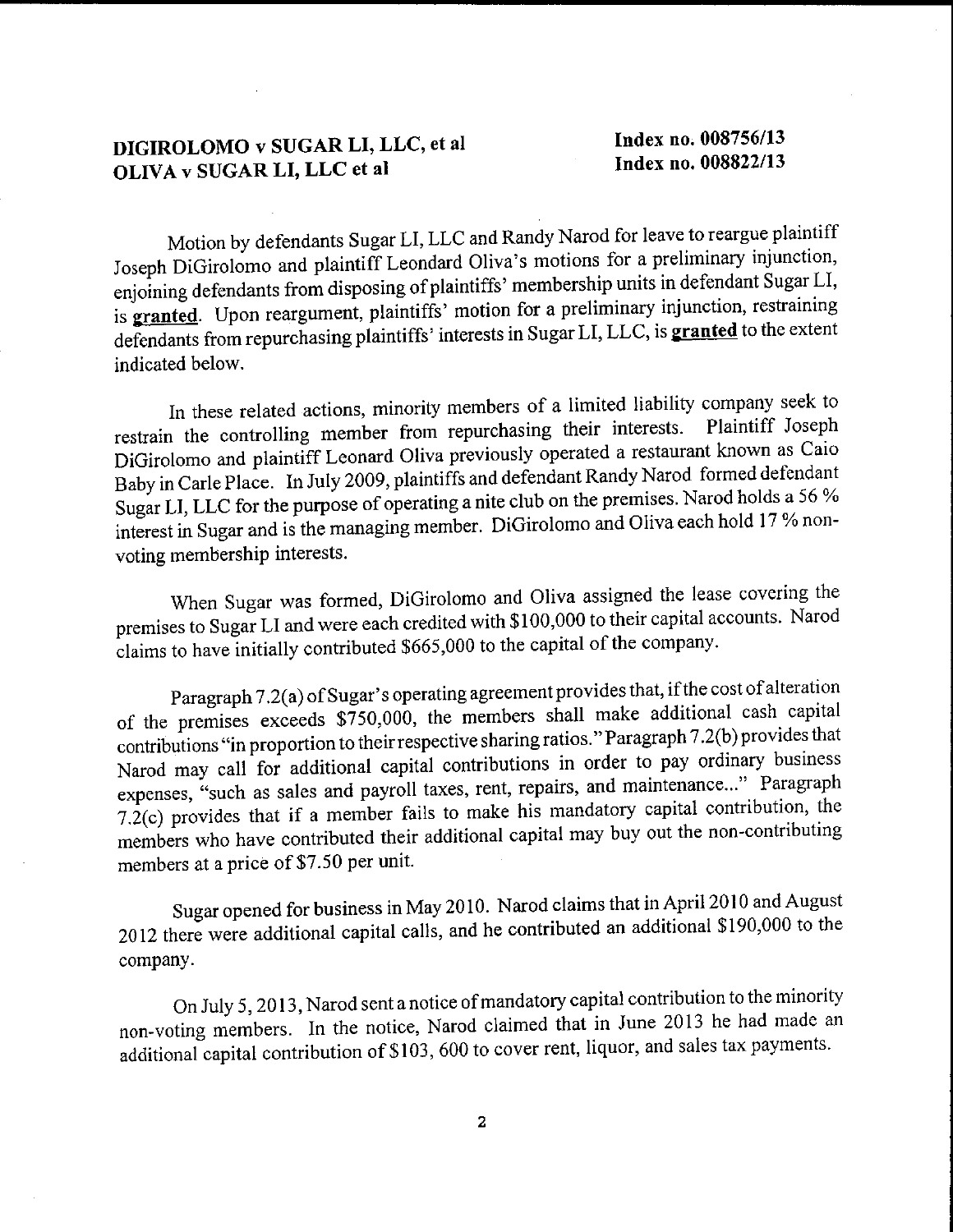### DIGIROLOMO v SUGAR LI, LLC, et al OLIVA v SUGAR LI. LLC et al

Index no. 008756/13 Index no. 008822113

Narod called upon the other members to contribute their respective shares of the additional capital and offered to purchase their interests at a price of \$7.50 per unit, if the other members were not able to contribute in response to the capital call. Narod claims that the additional capital was necessary because the nite club was operating at a loss.

DiGirolomo commenced this action on July 19,2013. DiGirolomo alleges that Narod withdrew approximately \$200,000 from Sugar without authorization and, since Decernber 2012, he has refused access to the company's books and records. DiGirolomo further alleges that Sugar received a notice of sales tax lien in the amount of approximately \$100,000. DiGirolomo asserts claims for conspiracy, conversion, breach of the operating agreement, constructive fraud, and breach of fiduciary duty, and an accounting. An action has also been commenced by Oliva against Sugar LI and Narod, asserting similar claims. Despite the admitted unprofitabilify of Sugar LI, neither plaintiffseeks judicial dissolution ofthe Limited Liability Company (See Limited Liability Company Law \$ 702).

By order dated August 26, 2013, the court granted plaintiffs' motions for <sup>a</sup> preliminary injunction, enjoining defendants from purchasing or otherwise disposing of plaintiffs' membership interests. The court also restrained defendants from removing the business records of the company, whether stored electronically or otlerwise.

An operating agreement may provide that, if a member fails to make a required capital contribution, his membership interest shall be subject to "specified consequences," including a forced sale of the defaulting member's interest (Limited Liability Company Law § 502[c]). The calling for additional capital is subject to the business judgment of those in control of the company, provided they follow the terms of the operating agreement in good faith  $\sqrt{Lan}$ Der Lande v Stout, 13 AD3d 261 [1<sup>st</sup> Dept 2004]). In granting the preliminary injunction, the court determined that plaintiff had shown a likelihood of success on the merits that Narod has breached his fiduciary duty by failing to call for the additional capital in good faith.

Defendants move for leave to reargue plaintiffs' motion for the prelirninary injunction, restraining them from repurchasing plaintiffs' mernbership interests. Defendants argue that because the operating agreement permitted a capital call to pay sales taxes, Narod's request for additional capital was made in good faith.

"[C]ourts are generally loath to intercede in squabbles between partners that result in